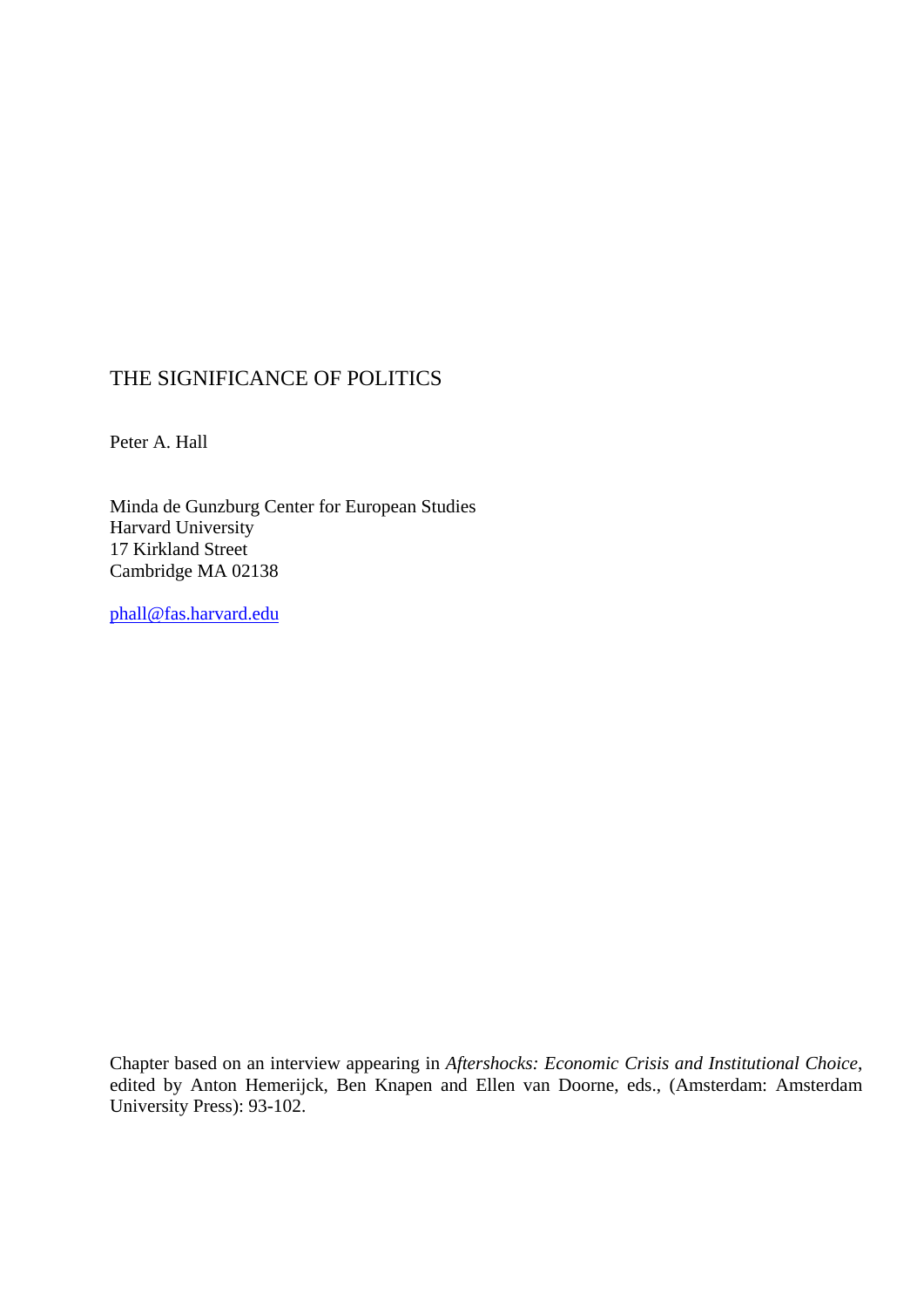*"My first indication of the risks of potential crisis came when the financial press began to speak openly about the 'bets' that international financial institutions were making, whether on the direction of the markets , on takeovers, or the like. Banks were no longer making investments; they were making bets. It was commonly understood that the character of banking had changed over the past 15 years, as financial institutions dramatically increased their leverage using new derivatives. But the level of risk taking described by Susan Strange as 'Casino Capitalism' was a new phenomenon.[i](#page-10-0) A few years prior to the crisis, respected financial publications began explicitly using the word 'bet' to describe the investments institutions were making. That was when I began to worry, realizing that this had become a fundamentally different banking sector than the one I grew up with."* 

## **The Political Face of the Crisis**

In order to understand what the economic crisis will mean for the future, some analysis of history is in order. And although the crisis is economic in nature, the significance of economic developments cannot be understood separately from the political context that brackets them. Historically, the post-war period can be subdivided into three distinct periods: an era of embedded liberalism, the transitions of the 1970s, and a period of neo-liberalism. Only by understanding each period as one marked by distinctive formulae designed to respond to the economic and political challenges of the periodcan one fully appreciate how political economies change.

 The period of embedded liberalism, in John Ruggie's felicitous phrase, spanned roughly 30 years, beginning with the close of WWII and ending around 1975. These years have been described as *les trente glorieuses*. Through the 1950s and 1960s, Western countries were still highly industrial economies, and Fordist modes of mass industrial production were prominent. The biggest economic challenges the developed economies faced were ones of sustaining demand and securing efficiency under this mode of production. The political challenges of this era were rooted in concerns about class conflict, specifically ones of finding ways to secure compromise between capital and labour. Class conflict is, to this day, rooted in memories of the political conflicts of the 1920s and 1930s, and over time its pertinence has eroded. However, in the period of embedded liberalism, the prospect of such conflict was still the foremost political challenge in the minds of policy-makers both in Europe and the United States, where electoral politics was visibly organized along a class cleavage.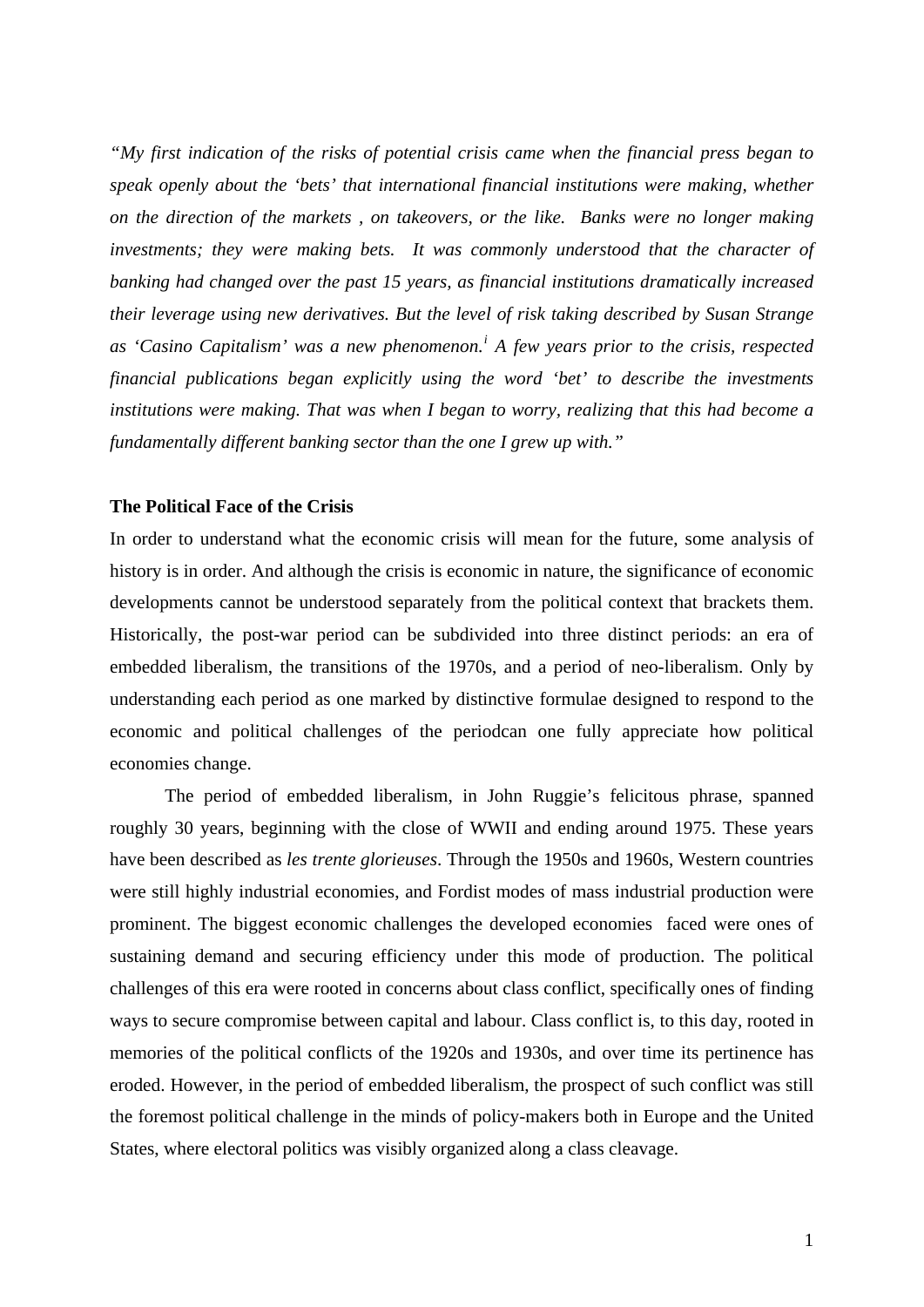In response to these economic and political challenges, the dominant policy formula created by the western economies can be described as the Keynesian welfare state. It was marked by the regularization of collective bargaining, Keynesian macroeconomic policies, and the gradual development of extensive systems of social support. In broad terms, those policies were implemented in both Europe and, to a lesser extent, the US. They addressed the political challenge by fostering class compromise and the economic challenge by sustaining demand. Keynesian demand management helped to generate the macroeconomic stability required by mass production systems, and collective bargaining distributed the gains from the rapid productivity increases available in such systems, so as to sustain consumer demand for the products the system manufactured.

 The second period, which I see as one of transition, is a difficult time-span to delineate, but lasted roughly from 1968-1983. Economically, the biggest challenge of this period was stagflation: price inflation was accompanied by rising unemployment and general economic stagnation. Politically, the reorganization of class boundaries posed a significant challenge, as the potential for class conflict gradually waned. Thus, the old formula for political and economic cohesion broke down in this period, and few strategies were immediately available to replace it. Stagflation was itself the result of intensified distributive conflict. By this time the service sector was becoming more important, opening up new cleavages in labor and offering lower rates of productivity growth that called into question the post-war economic formula..

 This period of transition set the stage for what I see as the third post-war period: the neo-liberal era. This era began in the early 1980s and lasted until the current economic crisis began. The economic challenge of this new period was defined by the sharply lower rates of growth that began in the 1970s: how could societies create new jobs in the service sector under low-growth conditions? As good jobs in the core manufacturing sector became scarcer, an insider/outsider dichotomy emerged, with workers in the core economy having relatively secure positions, but those on the margins, including the young and many women, finding few such employment opportunities. Increasing competition in more open international markets intensified these challenges..

 Politically, the neo-liberal period saw the completion of a shift dating back to the 1970s, namely the declining political salience of class conflict. This shift was reflected in weakening political affiliations, a phenomenon that elections experts describe as 'dealignment', as ordinary citizens no longer voted so frequently along class lines, and there was growing cultural fragmentation in the electorate. To borrow the typology of Herbert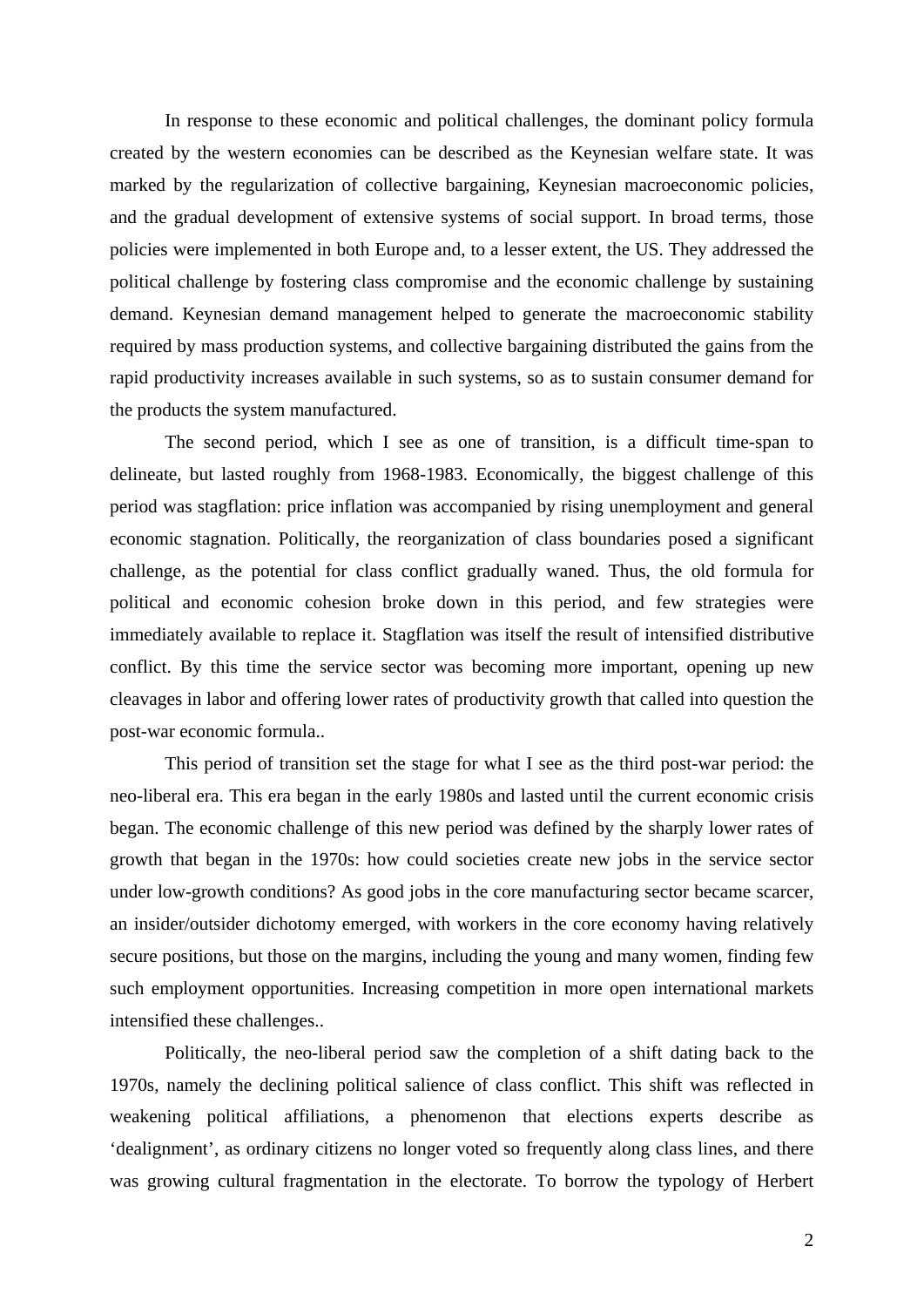Kitschelt, overlaid on the traditional left/right cleavage was a left-libertarian/rightauthoritarian cleavage.<sup>[ii](#page-10-1)</sup> The latter was reflected in the growing political salience of postmaterialist values –in many ways a legacy of the 1960s counterculture – which became a prominent theme in the new 'culture wars' characterizing the 1980s. Thus, over the past three decades, social-democratic parties have secured much of their support from the middle classes and left-leaning libertarians. Centre-right parties, their traditional counter-parts, have been increasingly challenged by factions or parties on the radical right who appeal to rightauthoritarian and anti-immigrant sentiments as well as to anti-EU voters in Europe. This shift in the character of political cleavages helped move the entire political spectrum towards the right in the US and Europe.

 The policy formula concocted to cope with these challenges can be described as a move away from state intervention toward the allocation of resource through markets, which was writ large in Europe by the project to create a single European market with the Single Europe Act of 1986. At the domestic level, the objective was to render markets more competitive through privatization and deregulation. At the international level, it was to open up global markets to more intense competition. The European policy response was marked by a shift away from the use of active demand management toward the use of supply-side policies to address employment issues. On the supply side, there was a corresponding shift away from industrial policies toward active labour market policies, which became the centrepiece of economic programs in continental Europe. In the US and UK, efforts to expand consumer demand were at the heart of policy-making, and governments encouiraged financial innovation. The ready availability of debt was used to help people whose incomes were stagnating cope with economic fluctuations in this post-Keynesian era. Although median wages grew modestly in the US, higher prices for housing and rising equity markets combined with cheap imports of goods from Asia to create an illusion of wealth that fuelled the expansion of consumer demand.

In sum, each historical period has had a distinctive set of policy prescriptions, which can be understood as the governmental response to the economic and political challenges of that era. What lessons can be drawn from this analysis for the current period? Most important, this account suggests we should not neglect the role that politics will play in the development of new economic policies. The European and American electorates are still fragmented along multiple lines, which will limit the extent to which we see a return to class conflict in the electoral arena. In the context of this ambiguous fragmentation, electoral outcomes will depend heavily on electoral rules.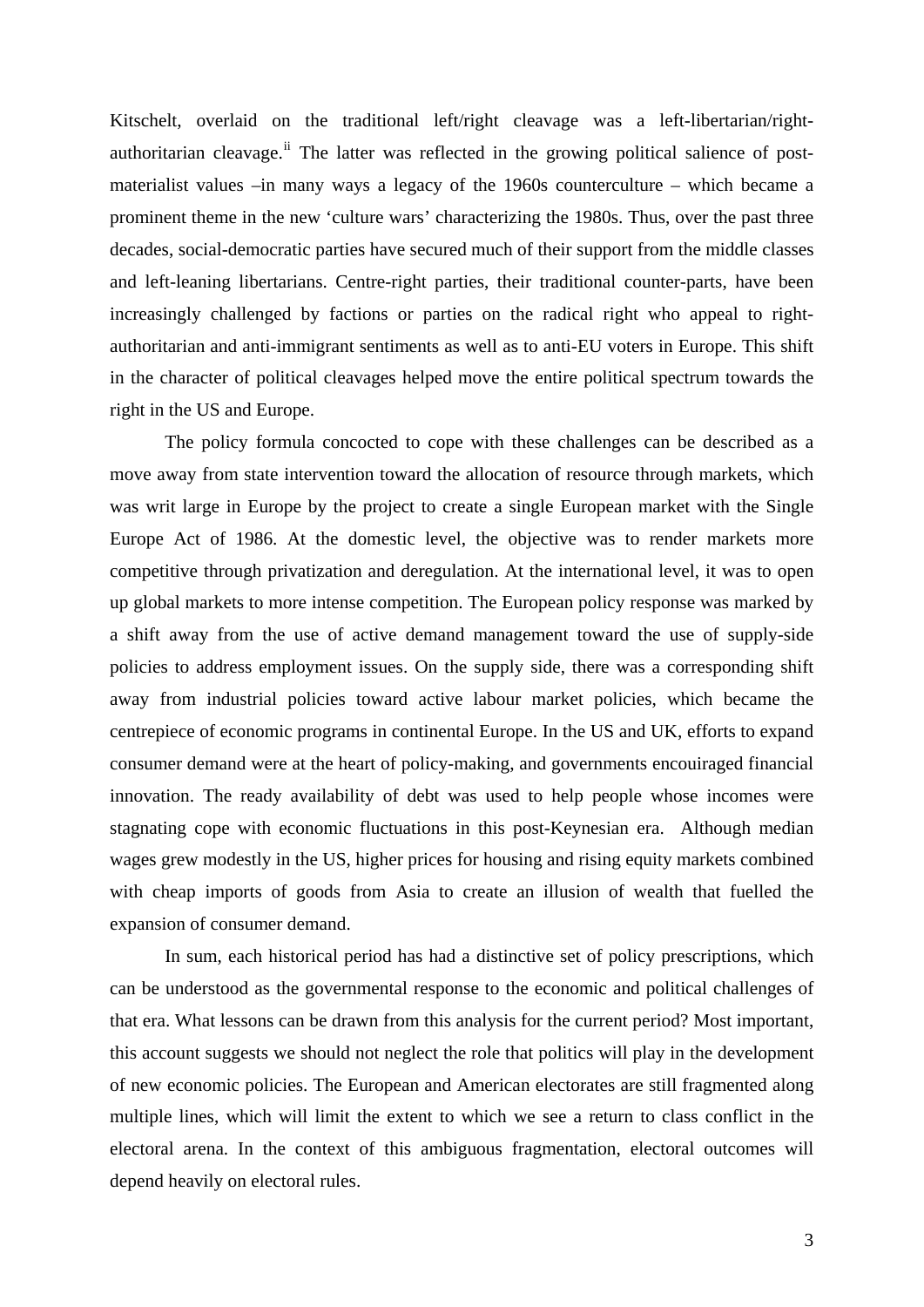Conventional wisdom in comparative political economy holds that electoral systems based on proportional representation are more likely than majoritarian electoral systems to promote redistribution . Coalitions between social-democratic and centre parties are more likely to form under proportional representation systems, and they tend to provide more generous social benefits than the governments elected under majoritarian systems that are forced to compete for the allegiance of the median voter. Thus, political progressives on both sides of the Atlantic tend to prefer PR over majoritarian systems. During good times, there is much to admire in the politics of proportional representation.

 During bad times, of the sort associated with economic crisis, however, proportional representation is less attractive, as the case of the Weimar Republic famously illustrates.

Splinter parties, on both the right and left, also tend to prefer proportional representation because they are more likely to secure seats in the legislature under proportional representation. Even large parties carrying 30% of the popular vote cannot win elections in majoritarian single-member constituencies. And in the midst of economic crisis, splinter parties – including both radical right anti-immigration groups as well as radical left socialist groups – are likely to gain support . Because most European states have PR systems, their mainstream parties will be forced to deal with the difficult challenge of incorporating such groups or maintaining support in the face of them, as the recent European elections have demonstrated. By contrast, under majoritarian systems, discontent arising from economic crises tends to lead to alternation in government between mainstream center-left and centerright parties. The US has witnessed this, as the economic crisis helped bring the Democratic Party back to power, and, in the UK, Gordon Brown will likely soon be defeated by the Conservatives. Developments in the US may have sparked the crisis, but it is Europe that is likely to have to pay the political price.

When speculating about how systems will change as a result of the current crisis, therefore, it is imperative to bear political considerations in mind: Although the current economic juncture may call for specific policies, whether those policies are implemented or not will depend on the character of the political cleavages that mark a particular era and on the ways in which national institutions organize those cleavages into politics.

### **European Integration**

In the short term at least, European integration is also a casualty of this crisis. Given the electoral rules outlined above, radical right-wing groups (which tend to be nationalist and anti-EU as well as anti-immigrant) are likely to gain influence in Europe. Although these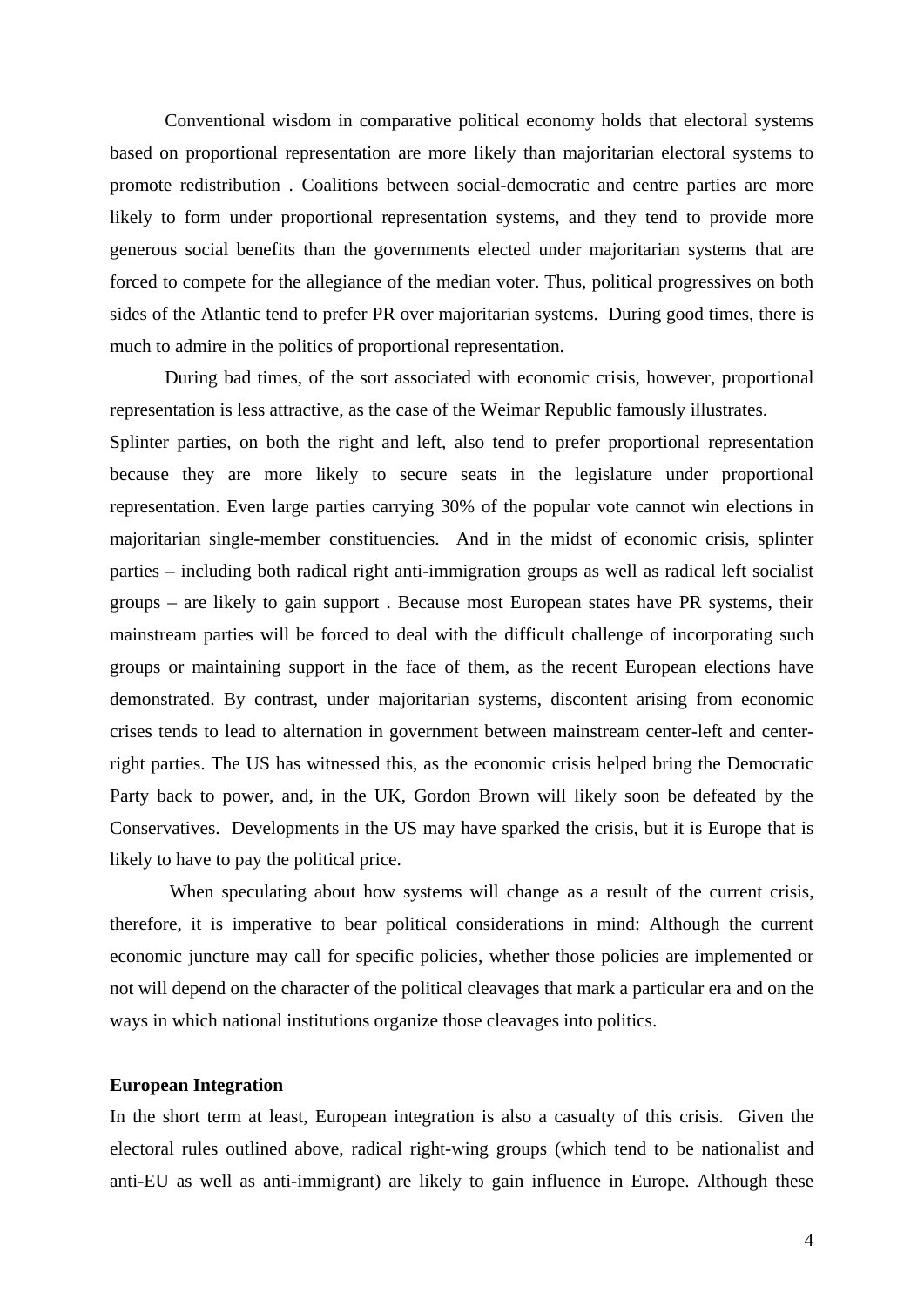parties will not muster the strength to take office in most countries, their growing support will put pressure on existing governments to expand nationalist responses to the crisis and limit their commitments to European integration.

Economic crises tend to exacerbate existing tensions, invariably decreasing satisfaction with existing governments. During the recession of the 1970s, nearly every government that was in power going into the crisis was overturned during it. Over the past two decades, one of the most prominent sources of tension in Europe has been immigration. Anti-immigrant sentiment has been growing across Europe for at least 25 years, and most opinion polls indicate that between 20-25% of the European electorate is, broadly speaking, resentful of immigrants. Therefore, it would not be surprising if citizens turned to radical right parties to give voice to their current frustrations and those parties demanded that brakes be put on the process of European integration.

Political integration has been a challenge for the EU since its inception. With enlargement to 27 member-states, moving ahead with political integration will be even more difficult. Moreover, Europe's response to the economic crisis has left many citizens questioning the value of the EU. Whereas the European central bank carried its weight admirably during the post-crisis period, finding innovative ways to loosen monetary policy, political leaders failed to find parallel innovations in the fiscal domain. National governments were wary of introducing robust fiscal stimulus measures because the closely intertwined continental economies are prone to spill-over effects. Instead, many promoted mildly protectionist measures, playing into the hands of nationalist parties. The EU's inability to coordinate fiscal measures was a serious failure. This issue provides a classic example of the kind of coordination problem that can best be solved by a supra-national body, yet the only such body in Europe failed to rise to the challenge. National governments jealously guarded control of their domestic spending, and as a result, many EU countries had sub-optimal and uncoordinated policy responses.

 European countries currently find themselves on the horns of a dilemma. On the one hand, to maintain their generous welfare state expenditures, they require significant long-term economic growth. To achieve this, they urgently need to re-establish the prosperity of their economies, even if this requires fiscal stimulus measures that may lead to domestic deficits or inflationary pressures. On the other hand, bail-outs to the troubled financial sector, which cannot be avoided, are usurping funds that might be used to sustain vocational skills or invest in technology-led growth. As many European voters have observed, the current situation has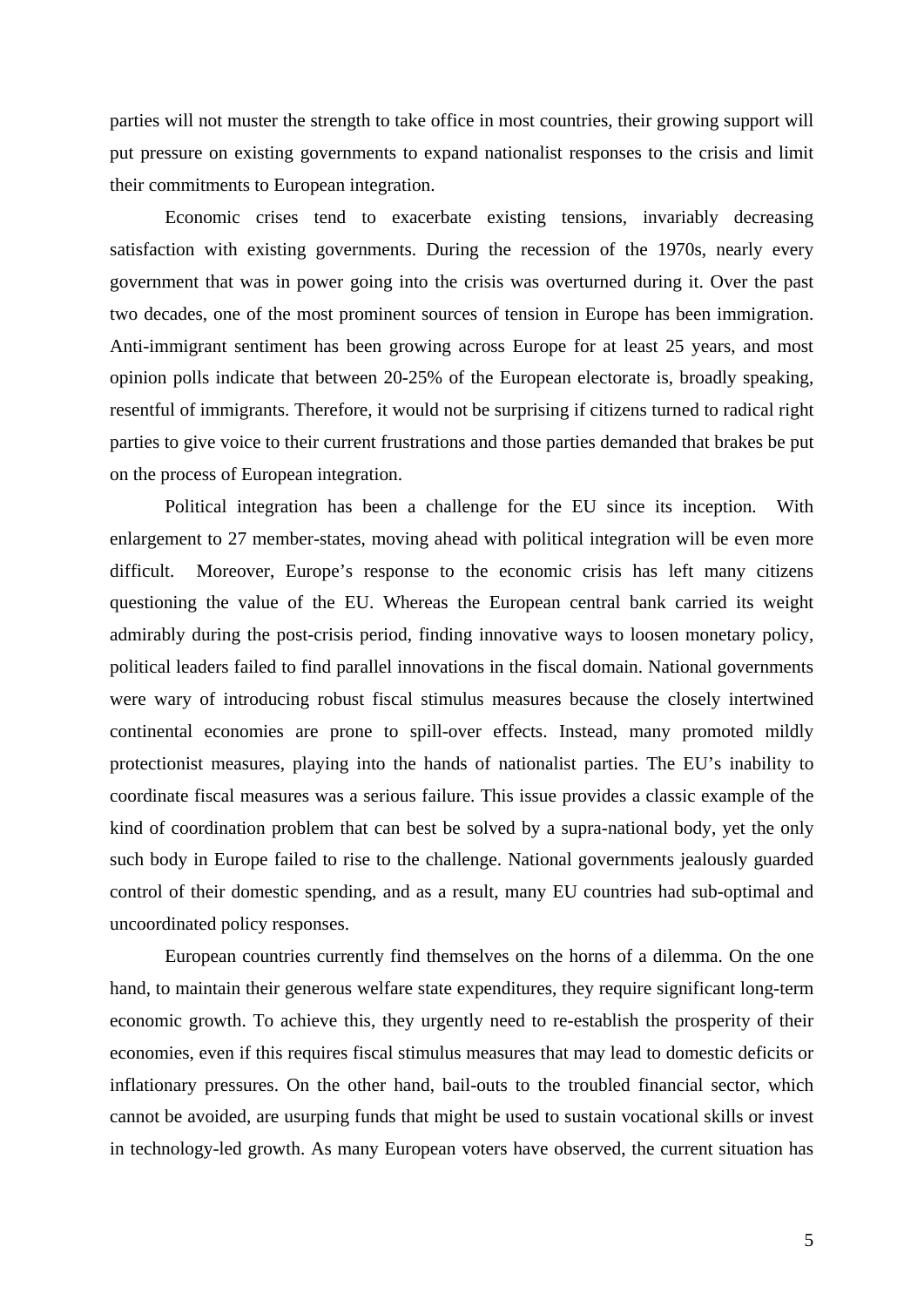turned the re-distributional ambitions of European welfare states upside-down, as social expenditures are restrained to free up resources for financial bail-outs.

 Nevertheless, the European welfare states are likely to weather the storm. If European countries can restore even 2% per year of GDP growth, they will be able to sustain their welfare-systems in the long-run. Although the crisis has thrown some sand in the wheels of redistribution, it has highlighted the need for those wheels to keep turning. The crisis has reminded many Europeans of the importance of social programs to support the unemployed, the disabled, and others negatively affected by the crisis. In this respect, the economic crisis may reinforce, rather than undermine, the legitimacy of the welfare state as well as the Lisbon strategy, by strengthening demands for more active labour market policies.

 Not all EU states are fully-developed welfare states, however, and one of the biggest challenges the EU faces in the coming period will be to rescue the newly acceded member states of Eastern and Central Europe. The economic crisis has had disproportionately damaging effects in these new member-states, which have not been widely appreciated even in the rest of Europe. As Wade Jacoby has noted, these countries made the transition from communism at the height of the neo-liberal era, and were sold the most radical version of the market model.<sup>[iii](#page-10-2)</sup> Their governments truly believed that markets could work miracles, and now they are suffering more than other countries as a result of this irrational exuberance.

 To its credit, the EU has taken significant steps to shore up the Eastern and Central European economies. Both the ECB and the European Bank for Reconstruction and Development have been important players in the immediate aftermath of the crisis in this region. However, many of the accession countries are undergoing a serious adjustment, similar to the 1980s debt crisis in Latin America, and the levels of defaults occurring in this region are already putting a significant strain on the EU. Under these conditions, it is unclear how much more the EU will be willing to contribute to an urgently needed second round of recovery assistance in the region.

Despite the problems it has posed for the EU, however, the economic crisis is likely to increase the international standing of the euro. Because the aspirations of the EU have been so high, there is a tendency to judge its performance harshly, as it forever falls short of extraordinary goals. It could have done more in the realm of fiscal policy coordination and integrated the new member statesmore effectively. . Nevertheless, the establishment of the euro was an incredible feat: in less than two decades, the EU has created a currency that has integrated the economies of continental Europe.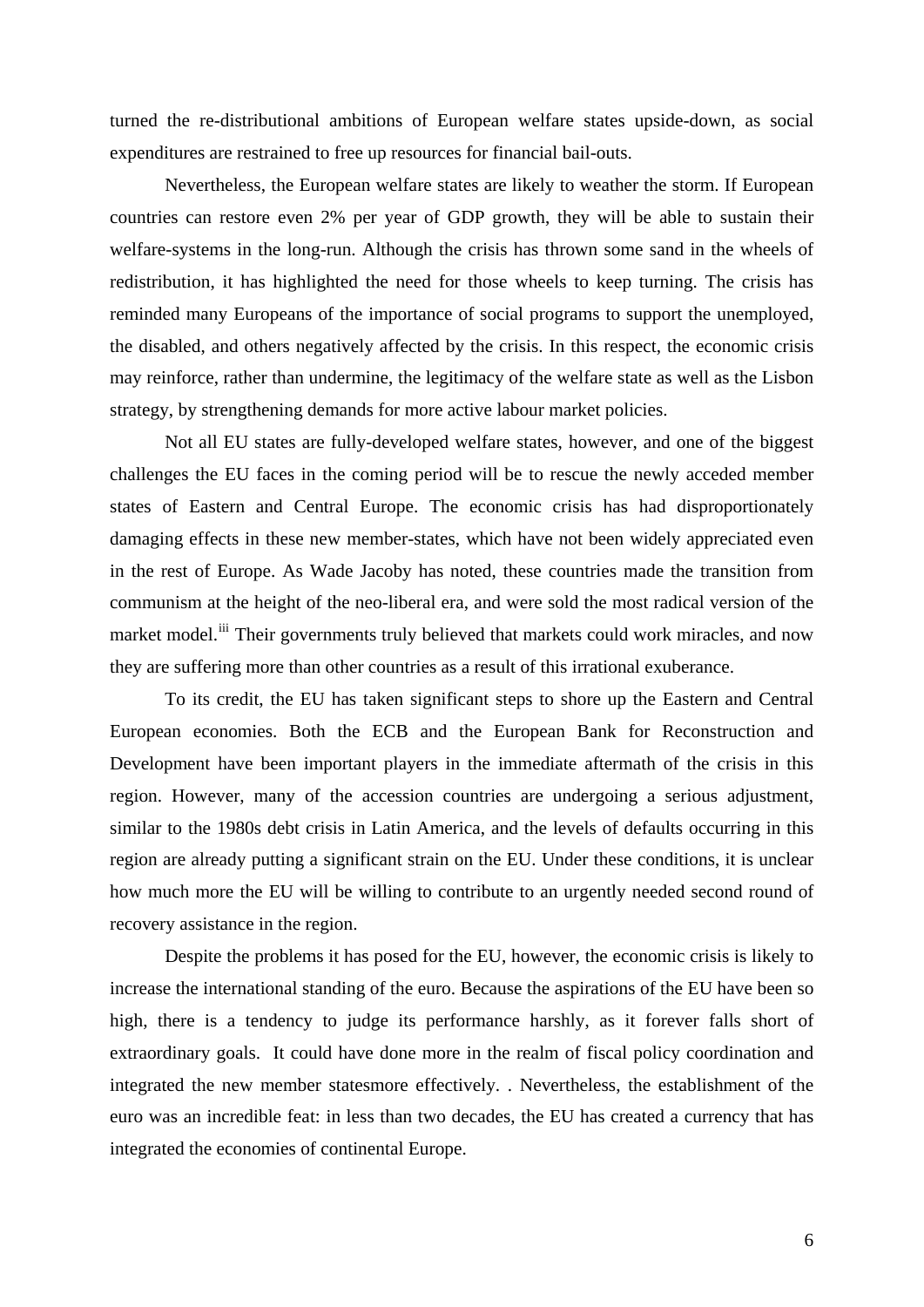In global terms, the euro is likely to emerge from the crisis stronger – both in prestige and in economic value – as a result of the American dollar's post-crisis tribulations. The American economy has lived for several decades on debt and loose monetary policy. Ordinary Americans maintained their consumption through borrowing, decreasing the savings rate ratio virtually to zero over the past two decades. However, the crisis has brought the inherent imbalances of this system – especially vis-à-vis China – to light, and the model has begun to appear increasingly unsustainable. After losing several trillions of dollars in household wealth over the past year, Americans have dramatically increased their savings and decreased their consumption. As a result, the attractiveness of investment in the US is declining and, over time, that may reduce the global demand for dollars. As the dollar exchange rate falls, the euro is likely to strengthen against it and to join the dollar as a desirable reserve currency.

## **The State-Market Standoff**

Can we expect the crisis to usher in a more active economic role for governments? As we compare and evaluate the policy response to the crisis, it is important to remember that different types of political economies demand different types of policy responses. Many continental European governments have faced criticism – especially from the US and the UK – for adopting labour preserving programs. What critics in liberal market economies fail to appreciate, however, is that in these coordinated continental economies, it is essential to try to preserve industrial or service sector jobs, because the organization of labour and capital markets in these countries makes it difficult to re-establish these jobs once they have been lost. Conversely, critics of the British and American focus on stimulating consumer demand need to appreciate that this is appropriate for economies in which the primary engine of growth is consumption.

 That said, however, one caveat remains pertinent to all countries as we anticipate the long-term policy response to the economic crisis: although market optimism has dwindled, a new era of optimism about what states can do will not necessarily follow. Neo-liberalism's recipe for resource allocation might have turned out to be catastrophe-prone, and government regulation of financial markets will certainly increase as a result. However, citizens currently have as little faith in states as they have in the market. Because they are presiding over recession, whatever governments do during an economic crisis is usually seen as a failure, so states should expect some popular backlash whatever governments do in the crisis period.

 This is true on both sides of the Atlantic. The US was founded on a fear of big government, and scepticism about government's capacities runs deep in the American psyche.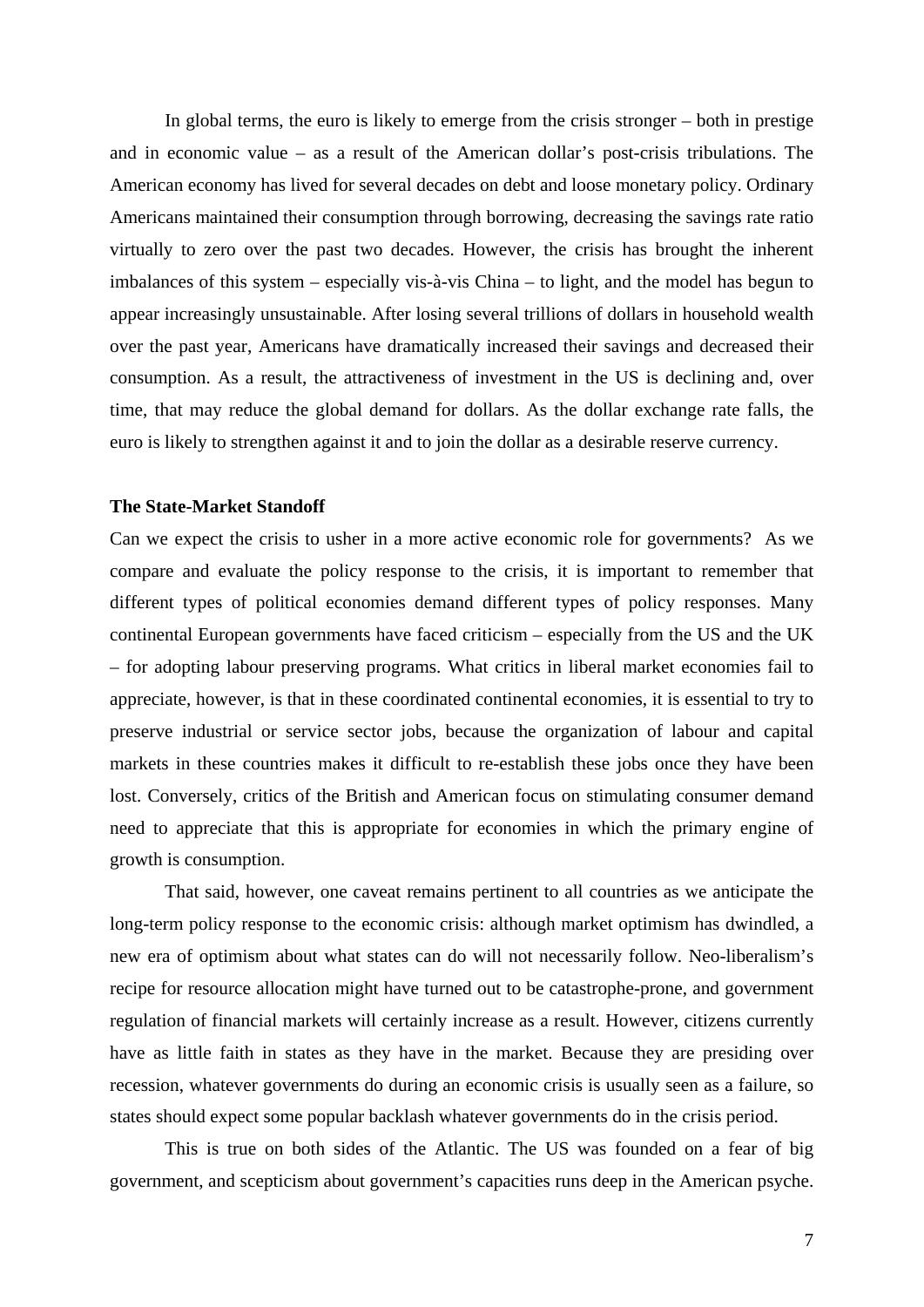The popular saying, 'In God we trust, all others pay cash,' still resonates with the American people and brings to mind recurrent states rights movements. Scepticism about Obama's stimulus plan is already on the rise in the media and among conservative political circles and, although these voices remain in the minority, an extended economic downturn could tip this balance. In Europe, the problems are more institutional. Any 'return of the state' would have to happen at the EU level: national governments already play a larger role than they do in the US and the problems of economic coordination stretch well beyond the borders of each member-state. Since the EU is currently the scapegoat-of-choice for anti-immigrant and Eurosceptic complaints, its legitimacy may be too low to rise to such a significant challenge.

 As we consider the post-crisis rebalancing of state versus market power, however, the role of firms should not be neglected. They are critical actors in the development of political economies. Economic adjustment is driven by both by governments and by firms, each guided by different incentive structures. The post-crisis strategies of Ford, Siemens and EADS have already had more effects on the lives of their thousands of employees than any single government intervention.

#### **Towards a New Legitimizing Narrative**

As we contemplate what might happen to the balance between state and market power, we should also recall the importance of developments in the realm of political discourse. If they want to move to heightened levels of intervention, governments will have to find new legitimizing narratives for that role. The narratives of the past no longer suffice. Throughout the era of modernization in the West, the democratic state was often presented in grand historical terms as the political vehicle for the establishment of enlightenment ideals. As Samuel Beer observed, democratic states were seen as the reflection of a voluntarist impulse: their actions reflected the will of the people. And, as creatures of the enlightenment, they were thought to be able to harness the power of science and technology on behalf of citizens.<sup>[iv](#page-10-3)</sup> In this respect, the democratic nation-state was seen as the legitimate vehicle for technological and ultimately economic progress. One of the most striking features of the contemporary era, however, has been the questioning of enlightenment values inspired by post-modernist thought. At a popular level, that has gone hand in hand with increasing distrust in governments.

If governments hope to take on a more activist role in the economy, therefore, they will have to re-establish the terms on which such a role can be said to be legitimate. This will not be easy, even in North American and Western Europe, which have long democratic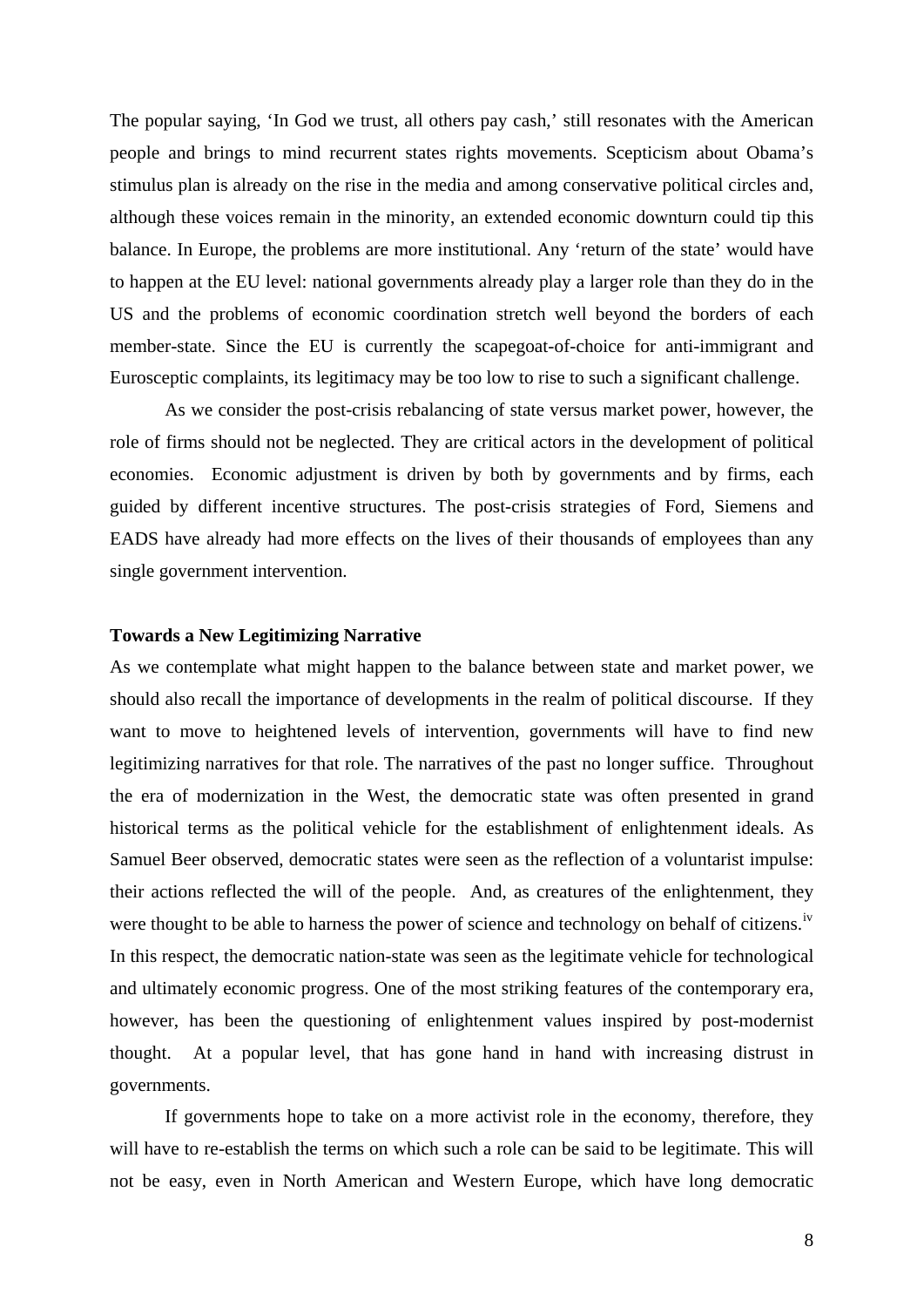histories. However, the task is also challenging in Eastern and Central Europe, where the historical experience with democracy has been shorter and the legitimizing narratives of the distant past are mediated by a half century of communist experience. Despite the declining legitimacy of neo-liberal governments, these countries have few sound alternatives: On one side of the political spectrum are parties committed to market fundamentals; on the other side are nationalist parties that are often protectionist, anti-immigrant, and Eurosceptical.

 Moreover, if governments are to take on a substantially larger role in the economy, they will need some successful projects to restore popular confidence in governmental capacities. In the short run, it may be easier to engineer some changes of this sort in the US than in Europe. The Obama administration was elected, in large measure, as a backlash against eight years of a Republican administration devoted to market competition. Therefore, the new administration has plenty of room in which to generate new policies for which it can claim credit. Obama's campaign platform included innovative measures to tackle energy shortages, climate change, healthcare, and education. To his credit, he has continued to pursue these policies despite the setbacks presented by economic crisis. This is not to say that Democrats are going to win the next election, but they are in a position to restore some faith in government in a country where it has been deeply eroded.

In Europe, where governments have long devoted considerable resources to social support, there is less room for novel projects that might inspire new confidence in government. Few of the mainstream parties in any country include innovative planks in their platforms, and many contenders for power are simply waiting for the crisis to bring down existing governments. Successful though this strategy may be, it does not promote new ideas or innovative programs that can revitalize the body politic. In more than a few cases, political leaders have demonized 'globalization' while using the EU to expand competitive markets. Electorates understand this hypocrisy, and it has left them jaded about the candor of politicians and the credibility of governments. As a result, the challenge these governments now face is not simply a technocratic one –of finding more effective economic policies. The contemporary challenge is more political: governments must articulate moral visions capable of restoring their legitimacy in difficult times, and ideally visions that breathe new life into a European Union discredited by the role it took on as the agent of market competition. This will not be easy and is rendered more difficult by the absence of EU officials elected by Europe as a whole. There are grounds for hope, however, in the fact that, time and time again, the EU has reinventeditself, showing the creativity and dynamism neededto overcome the myriad challenges it has faced since its inception.